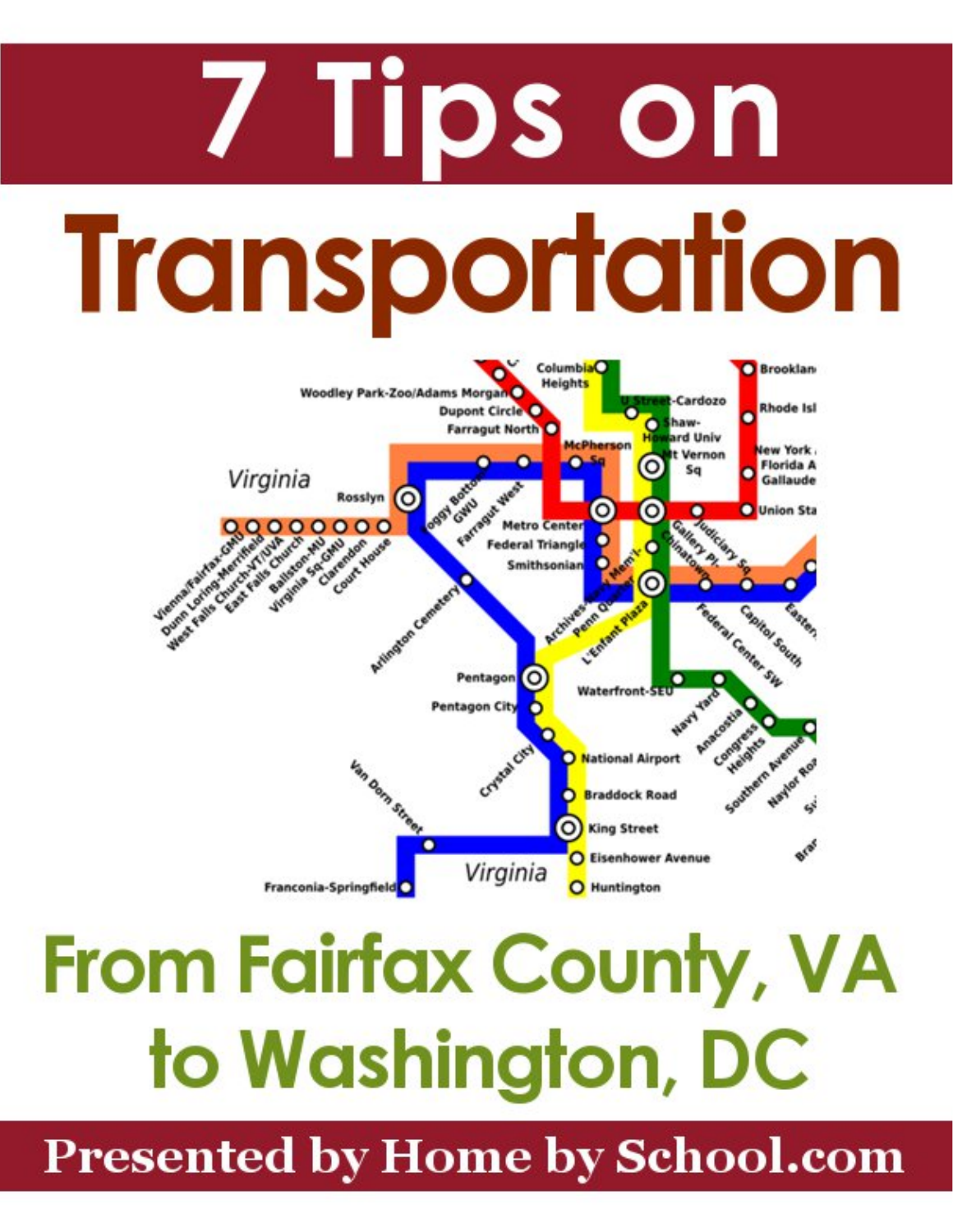Copyright © 2010-2012 by Home by School.com (Third Conversion, LLC). All rights reserved. Published by Third Conversion, LLC

No part of this publication may be reproduced or transmitted in any form or by any means, including photocopying, recording, uploading to the Internet, or by any information storage and retrieval system, without written permission of Third Conversion, LLC.

The information contained herein is distributed on an "as is" basis without warranty. The Author and publisher have used their best efforts in preparing this publication and the information contained herein. However, while every precaution has been taken in the preparation of this document, neither the author nor Third Conversion, LLC shall have any liability to any person or entity with respect to any loss or damage caused or alleged to be caused directly or indirectly by the instructions or the information contained in this publication.

Further, the author and publisher have used their best efforts to proof and confirm the content of the files, but you should proof and confirm information such as dates, ratings, scores, school boundaries, and any other content for yourself. The author and publisher make no warranties of any kind, express or implied, with regard to that content or its accuracy.

Because we want you to be successful in ultimately finding the right home for your family, we have put together the **7 Tips on Transportation (from Fairfax County, VA to Washington, DC)**. In this document we have compiled information from multiple public websites.

 **Equal Housing Opportunity**: Please know that, by law, we cannot recommend a school or a boundary over another.

For more information, please contact us at:

Home by School.com RE/MAX Premier 13135 Lee Jackson Hwy, Suite 115 Fairfax, VA 22033

Phone: (703) 480-6575 Email: [Marina@HomeBySchool.com](mailto:Marina@HomebySchool.com?subject=Question%20about%20transportation%20options) Website: <www.HomebySchool.com>

Published in Fairfax, Virginia, USA v.1.2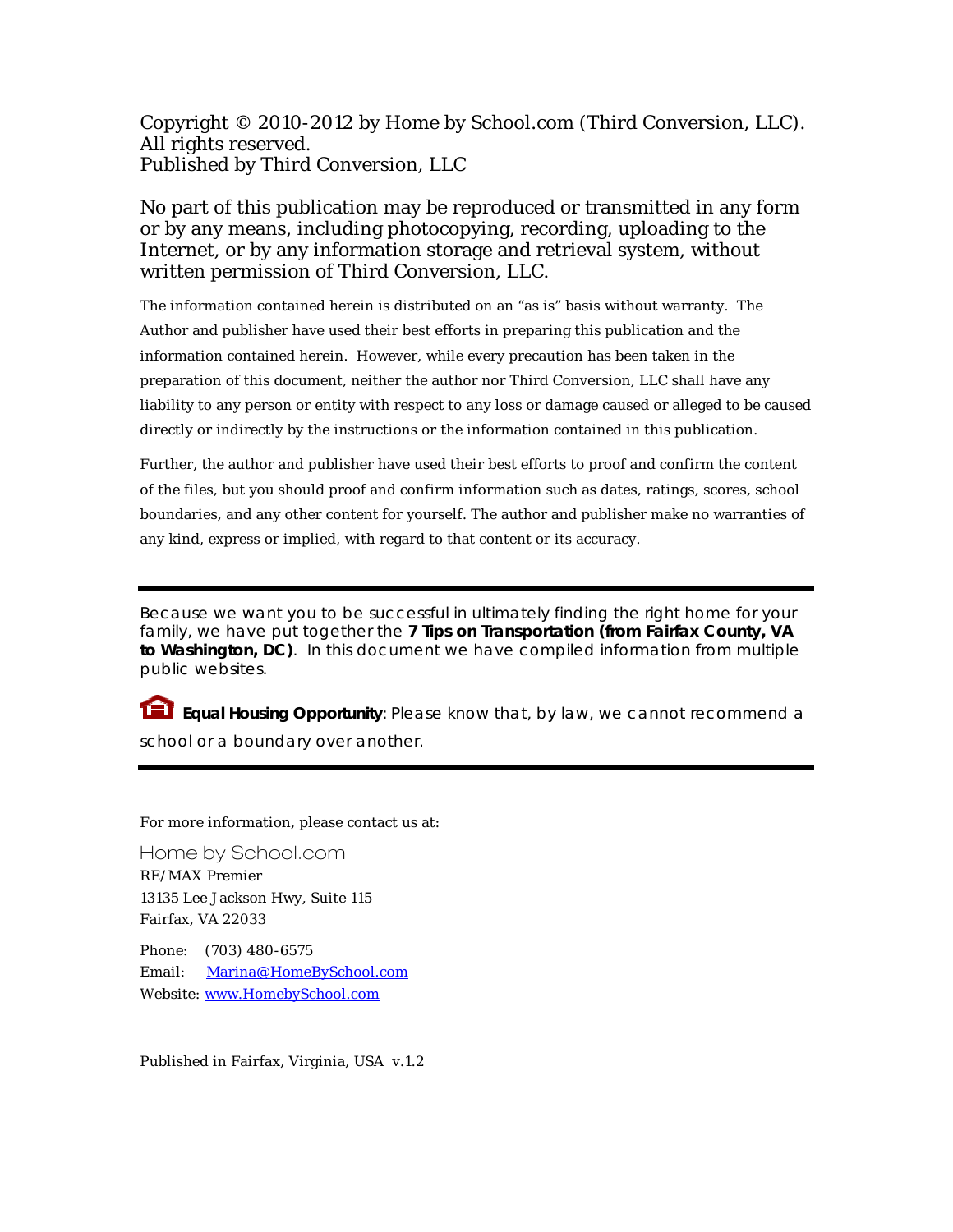# **Table of Contents**

| 7 Tips on Transportation (From Fairfax County, VA to |  |
|------------------------------------------------------|--|
|                                                      |  |
|                                                      |  |
|                                                      |  |
|                                                      |  |
|                                                      |  |
|                                                      |  |
|                                                      |  |
|                                                      |  |
|                                                      |  |
|                                                      |  |
|                                                      |  |
|                                                      |  |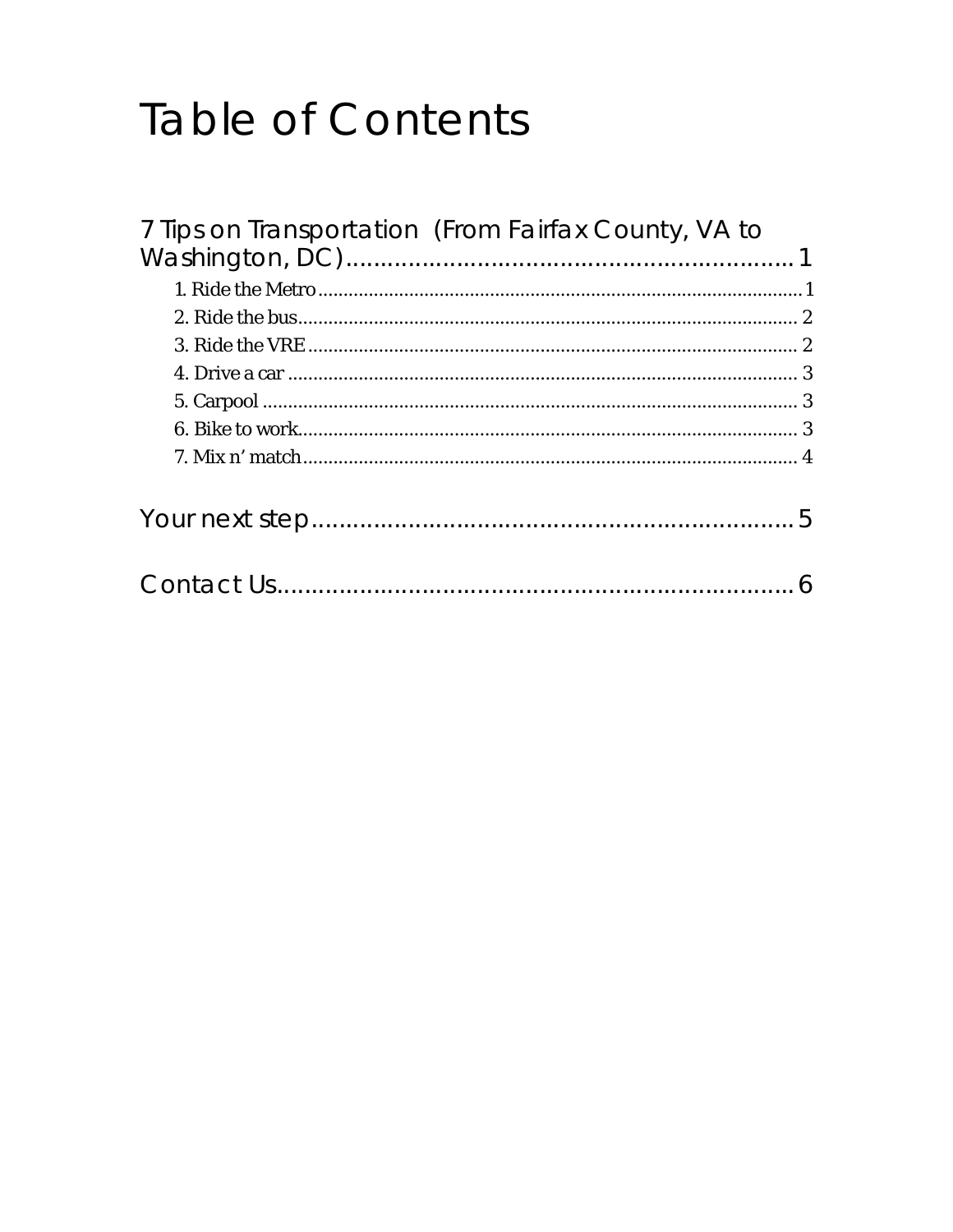# <span id="page-3-0"></span>7 Tips on Transportation

#### (From Fairfax County, VA to Washington, DC)

Last year, Alison was moving with her family from Tokyo, Japan to the DC area. They chose schools for the kids, and even narrowed down their search to a couple of neighborhoods. Now the only thing left was to figure out how Alison and her husband, James, would get to work.

So, I helped Alison and James by presenting them the following commuting options starting with riding the Metro into Washington, DC:

#### 1. Ride the Metro

Metro is the subway system that connects DC with its suburbs.

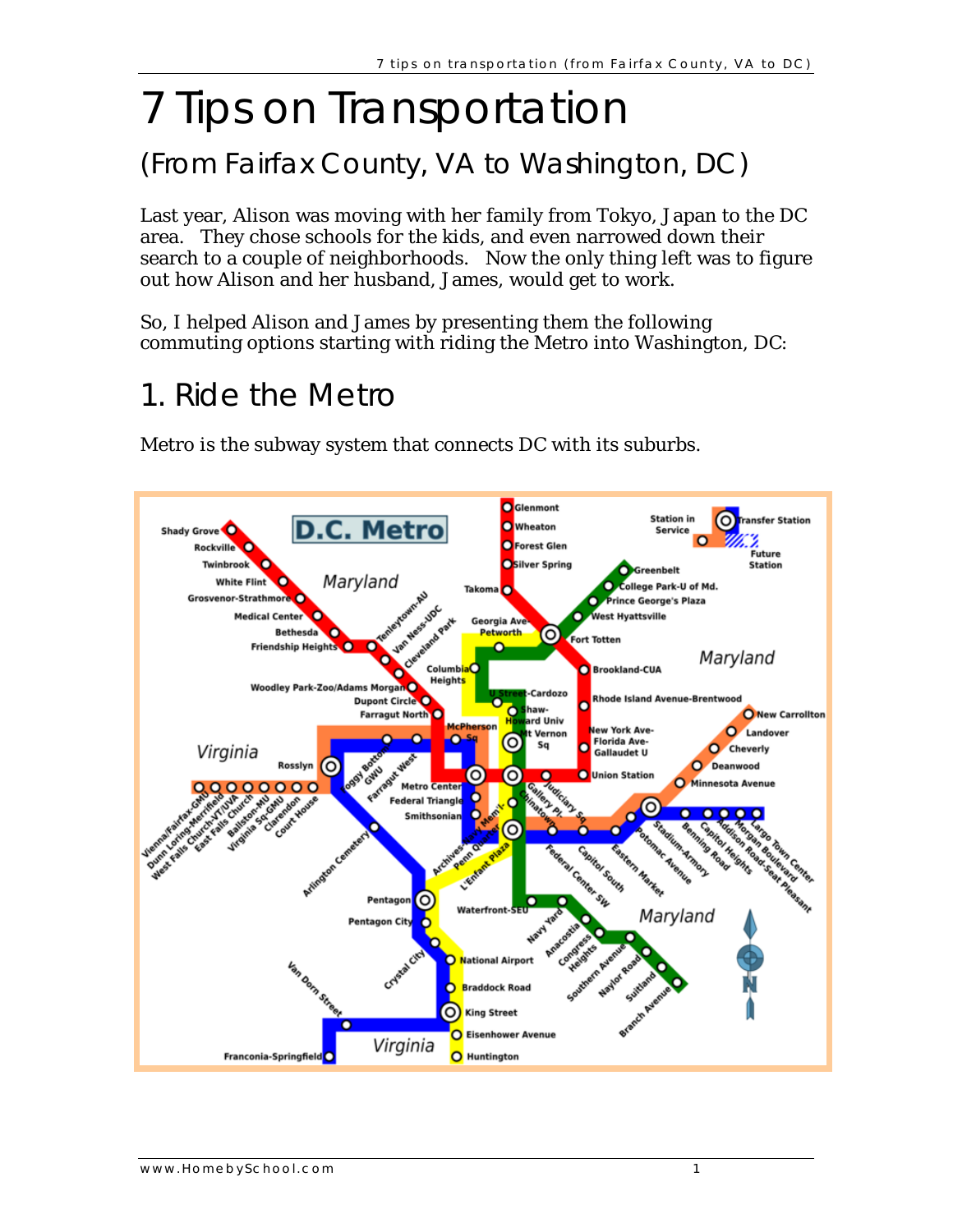- <span id="page-4-0"></span> The orange line connects downtown DC with Vienna, Virginia (right around the middle of Fairfax County).
- The yellow line connects the southern part of DC with Alexandria, VA.
- The blue line connects DC with Springfield, VA (more toward the South of Fairfax County)
- The new line (currently called "Silver") will connect Tysons Corner and, eventually, the Dulles Airport with Washington, DC via rail.

As you can see, the Metro reaches far into Fairfax County, but the County is quite large, and sometimes riding the bus is a better choice.

#### 2. Ride the bus



Metrobus is one of the kinds of buses that operate in Fairfax County, VA

There are plenty of bus options in Fairfax County. The best way to figure out the best route is to use the Washington Metropolitan Area Transit Authority's (WMATA) [WMATA](http://www.wmata.com/)  [Trip Planner](http://www.wmata.com/). This trip planner can also include Metro rail as an option for all or part of the trip.

Speaking of rail, there is another rail option in Virginia to get to downtown DC - the Virginia Railway Express (VRE).

#### 3. Ride the VRE

The Virginia Railway Express (VRE) is another alternative to commuting by rail to and from downtown DC. There are two lines:

- The Fredericksburg line leaves from Union Station and links the southern part of Fairfax County all the way to Lorton, going through Springfield. This line continues south to Fredericksburg, VA (not in Fairfax County).
- The Manassas line also leaves from Union Station, and it links some of the western parts of Fairfax County: Burke and Springfield, and it continues west toward Manassas, VA (in Prince William County).

Here is the VRE new rider page: <http://www.vre.org/service/newrider.htm>

If rail and bus aren't the best options for commuting, driving a car is another option.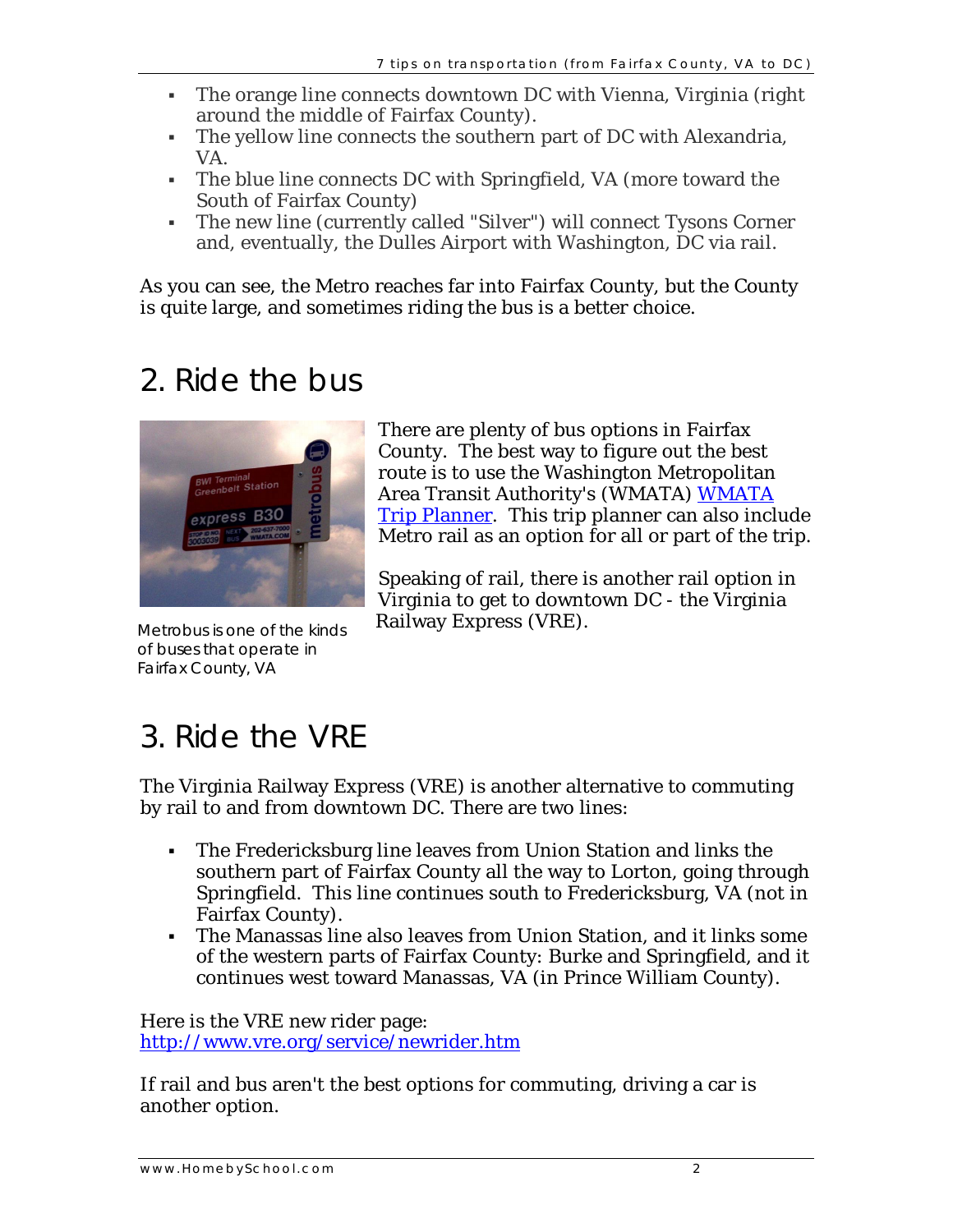#### <span id="page-5-0"></span>4. Drive a car

When driving, the major roads that go into DC are:

- Interstate I-95 and I-395 if coming from the southern part of Fairfax County, these are the main arteries to get into the city.
- Route I-66 Coming to DC from the west, I-66 is the most direct route but one must watch for High Occupancy Vehicle (HOV-2) restricted times for the section of I-66 that is inside the Beltway. An alternative to I-66 is Route 50.
- Interstate I-495 Also called "The Beltway", it goes around DC. From it, one can take an exit out of it to go toward the city.

One thing to keep in mind if one chooses to drive a car is that traffic can be pretty heavy especially during rush hour. A good way to make driving a little easier is to carpool.

#### 5. Carpool



With carpooling, two or more people share the same car when going into or out of the city. This helps with being able to use the High Occupancy Vehicle HOV-2 (or HOV-3) lanes and saving some driving time. There are many carpooling arrangements, and one of the most interesting ones is called "slugging".

High **Occupancy** 

- There are slugging lines at certain locations mostly Vehicle 2 sign on the southern suburbs of Fairfax County (in Springfield, VA). On these lines, drivers pull up with a destination sign, and hopeful sluggers stand waiting for a car going to their destination.
	- Find out more about slugging at http://www.sluglines.com/Slugging/About\_slugging.asp.

If your commute is short, or you are very fit (or hoping to be), you could bike to work.

#### 6. Bike to work

There are several trails along Fairfax County that host bikers on their way to work. Mostly, these trails connect locations within Fairfax County.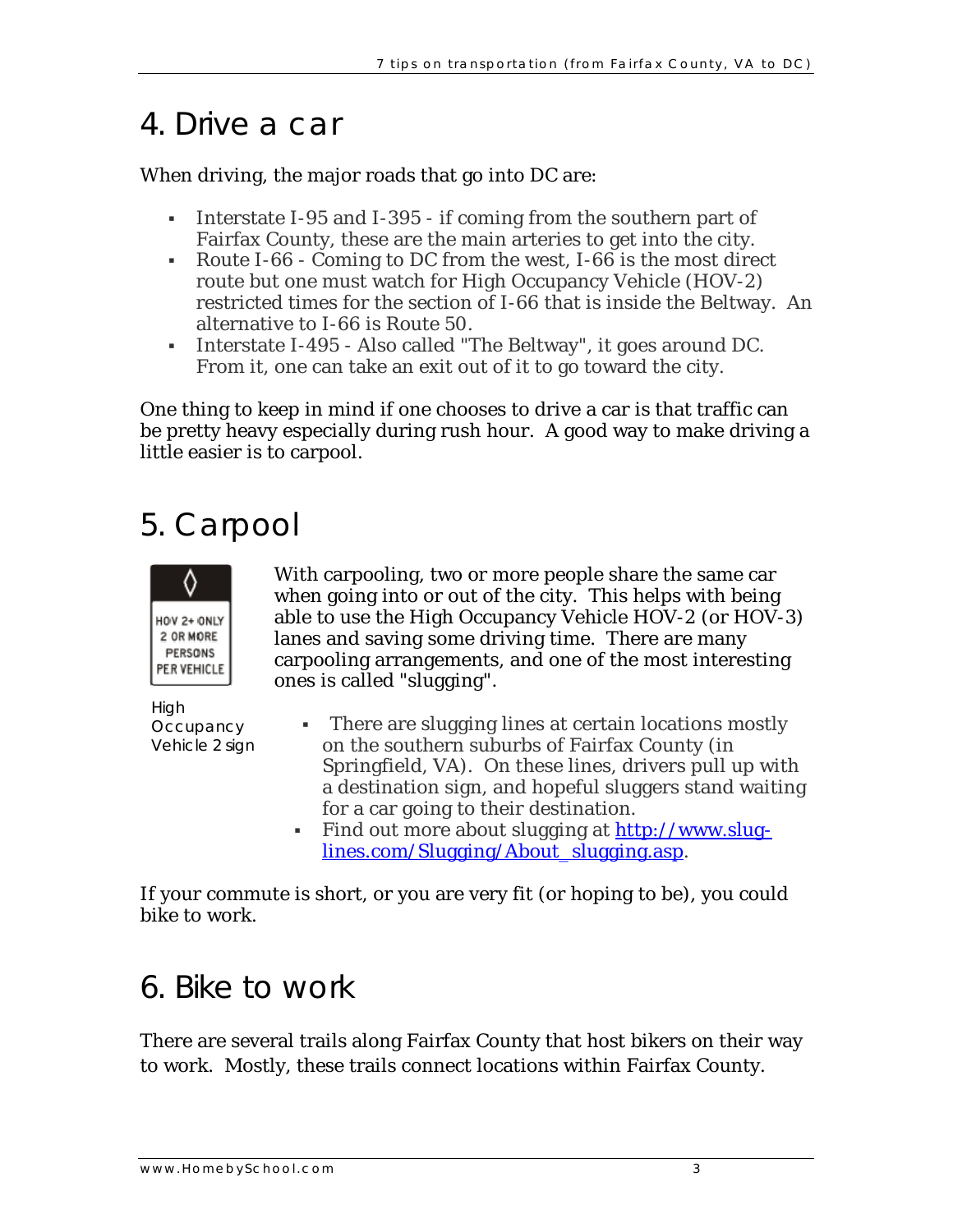- <span id="page-6-0"></span> For example, getting to Reston, VA from the East could be accomplished by riding on the W&OD trail. Or, from the South, one could ride along the Fairfax County Parkway.
- Download bicycle route maps at this address: <http://www.fairfaxcounty.gov/fcdot/bike/bikemap.htm> (the maps available on this page are very large files).

But what if biking to work was just a bit too hard to do? Then, you could always mix and match how you get to work.

#### 7. Mix n' match

You don't have to stick to just one way of transportation when choosing how to get to work. In Fairfax County, you could ride your bike to a bus stop and then take the bus into work. You can even take your bike on the Metro.

If biking isn't for you, then you could drive to one of the park n'ride bus stops, then take a bus to the metro station, and ride the Metro all the way into the city.

As you can see, the possibilities are plentiful. It's simply a matter of figuring out what's best for you, and then enjoying your daily commute.

To re-cap, 7 ways to get to work are:

- 1. Metro
- 2. Bus
- 3. VRE
- 4. Car
- 5. Carpool
- 6. Bike
- 7. Mix n' match

In the end, Alison and James each chose their preferred method for getting to work based on where they accepted their new jobs and in the neighborhood where they chose to live.

| H()     |  |
|---------|--|
| Metrobu |  |
| Man     |  |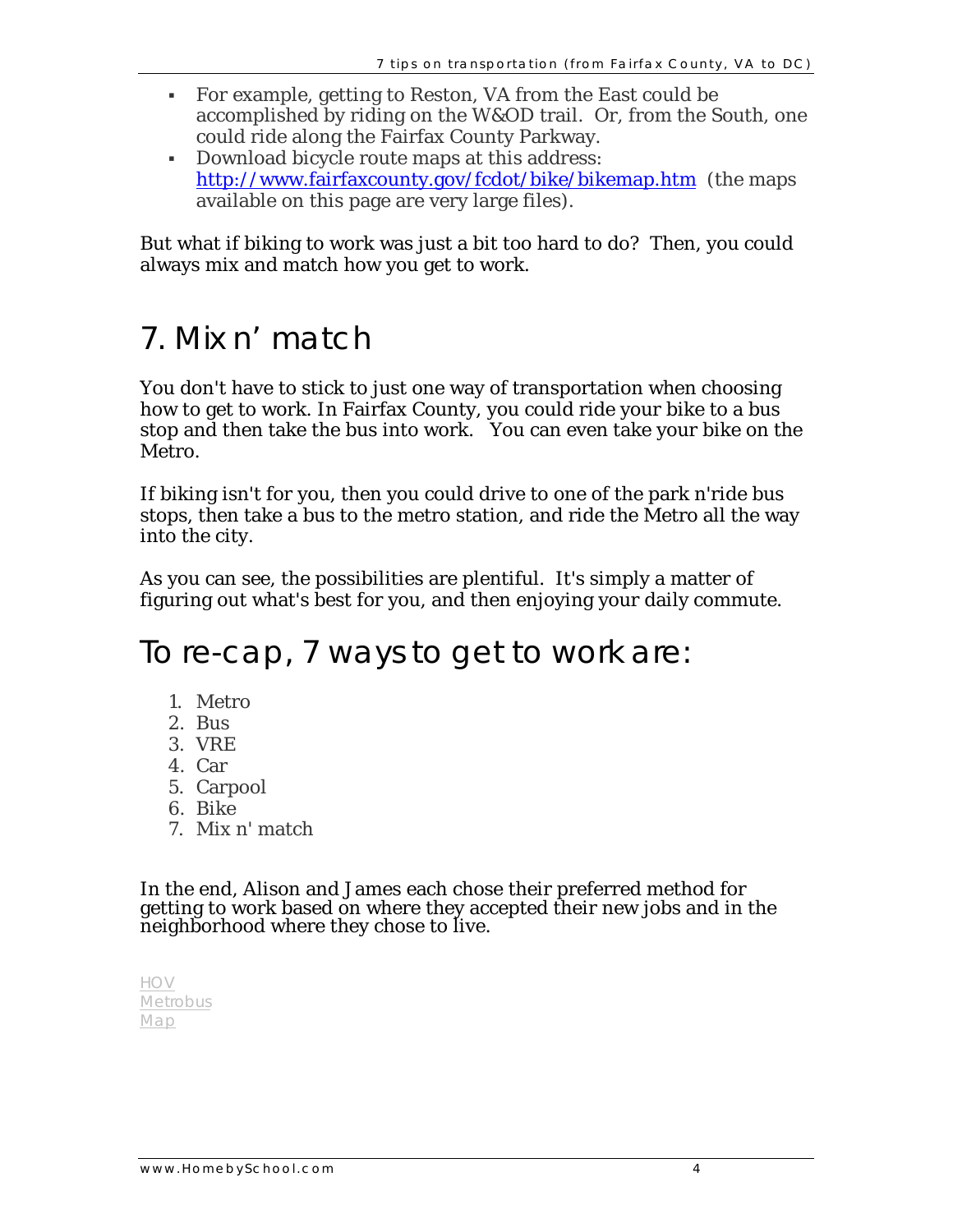# <span id="page-7-0"></span>Your next step



hours o f research Guide to Moving to Fairfax VA will save you over 97

If you are moving to Fairfax, Virginia, you'll want to save yourself over 97 hours of research.

Download the **FREE No-Tears Guide to Moving to Fairfax VA** at http://www.HomebySchool.com and you'll have a pretty good compilation of information to get you started.

home search tool that allows you to see homes for The No-Tears **sale INSIDE** of a school boundary (not just homes Also remember that the Guide contains a unique ~near~ the school, or in the same zip code as the school).

If you are looking for information about schools, transportation, or real estate, give us a call at (703) 480-6575 and we'll be happy to help.

We look forward to helping you find the Right Home,

Marina Brito Home by School Specialist RE/MAX Premier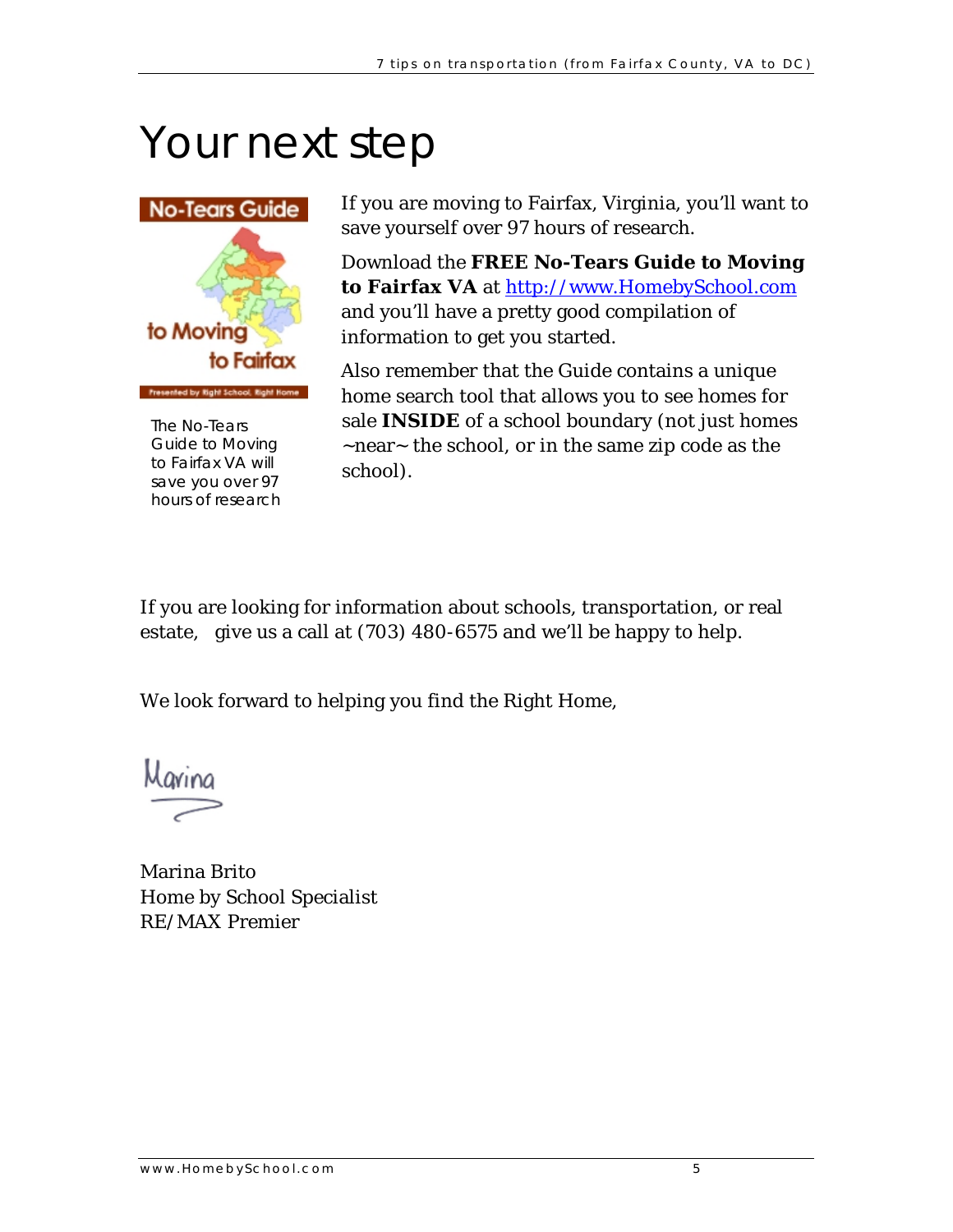## <span id="page-8-0"></span>Contact Us

For more information, please contact us at:

Marina Brito Home by School

RE/MAX Premier 13135 Lee Jackson Hwy, Suite 115 Fairfax, VA 22033

Phone: (703) 480-6575 Email: [Marina@HomebySchool.com](mailto:Marina@HomebySchool.com?subject=Question%20about%20transportation%20options) Website: [www.HomebySchool.com](http://www.homebyschool.com/)



Happy house hunting!

#### **\*\* Equal Housing Opportunity \*\***

Everyone is welcome to find a home by school boundary. A school boundary is simply a geographical area, just like a zip code or a postal city.